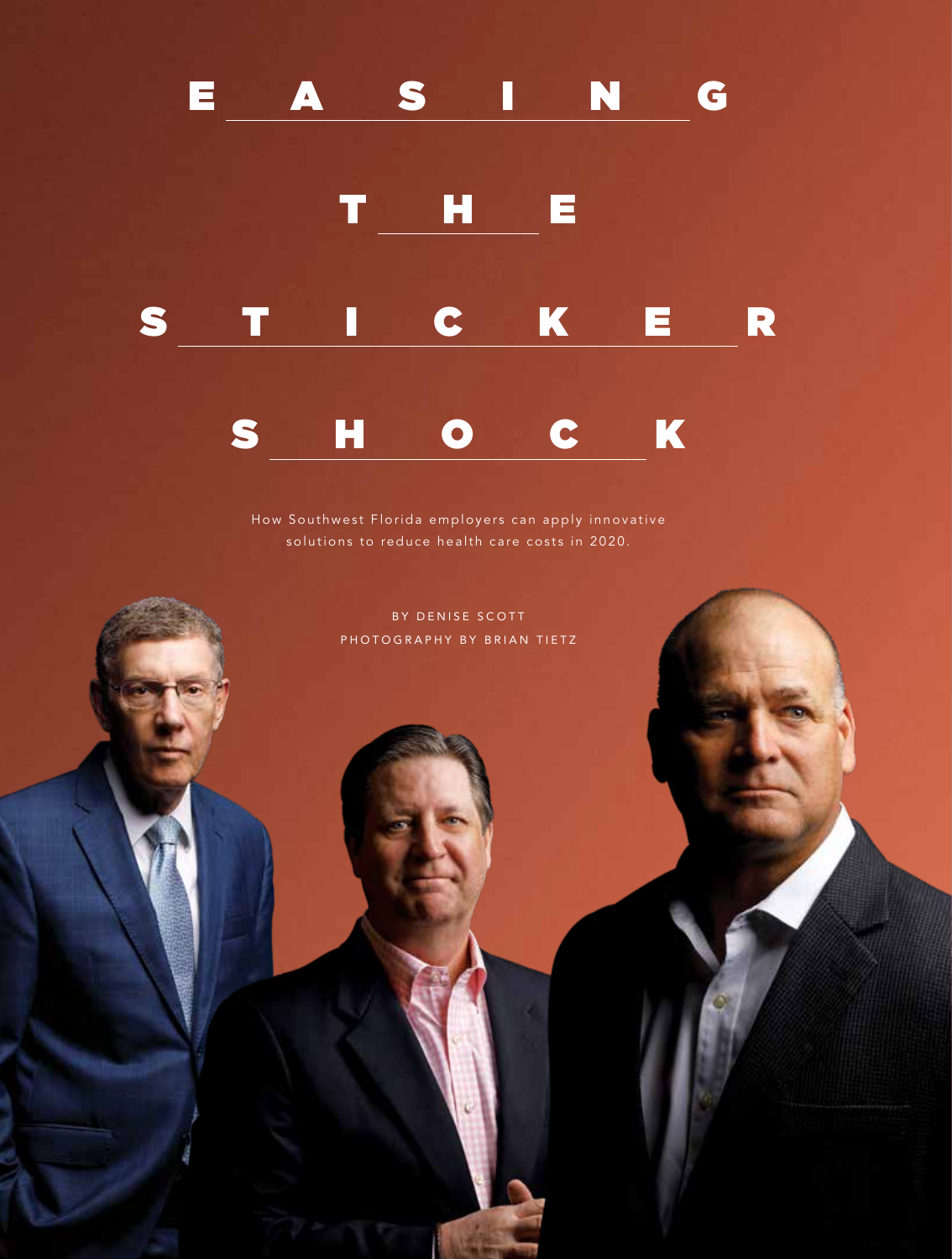It should come as no surprise that health care insurance premiums are on the rise—again. Costs for businesses to cover employees are expected to increase by a median of 6 percent in 2020, according to the nonprofit Business Group on Health.

And just like in years past, companies small, medium and large are trying to find a balance between shifting increasing insurance costs to workers and not overburdening them to the point that they seek better benefits elsewhere.

"If we can offer competitive and above-market wages, and sweeten it with benefits, we are going to be able to attract good, hard-working, tech-capable people, and also retain them," says Michael Clark, president of Fort Myers-based United Mechanical Inc.

But finding affordable solutions can require a great deal of expertise, negotiation and innovation. The big question is how?

Enter solutions such as self-insurance, virtual care and wellness programs that boost prevention and change the focus from sickness to wellness.

"Seventy percent of the American population is overweight or obese," says Jim Nathan, who served as CEO of Lee Health from 1981 until his retirement in 2017. "Gun violence, suicide, drug abuse—it all gets added into the cost of health care. Our lifestyle issues here prove that American society is not the best way to live."

To learn more about preventive measures aimed at combatting such an unhealthy lifestyle, *Gulfshore Business*  interviewed several local experts in the health care and insurance industries, as well as employers, who explain the reasons for the rising costs and how to help mitigate them.

### Why Is Health Care So Expensive?

It's estimated that the average annual health care cost for each large employer with 100 employees is nearly \$1 million, according to Gray Davis, agency executive and senior vice president for McGriff Insurance Services in Fort Myers.

The Kaiser Family Foundation reports that employers pay on average 82 percent of the health care costs per employee for single coverage and 71 percent for family coverage each year. That equated to \$6,896 for single and \$19,616 for family coverage in 2018. The United States spends more

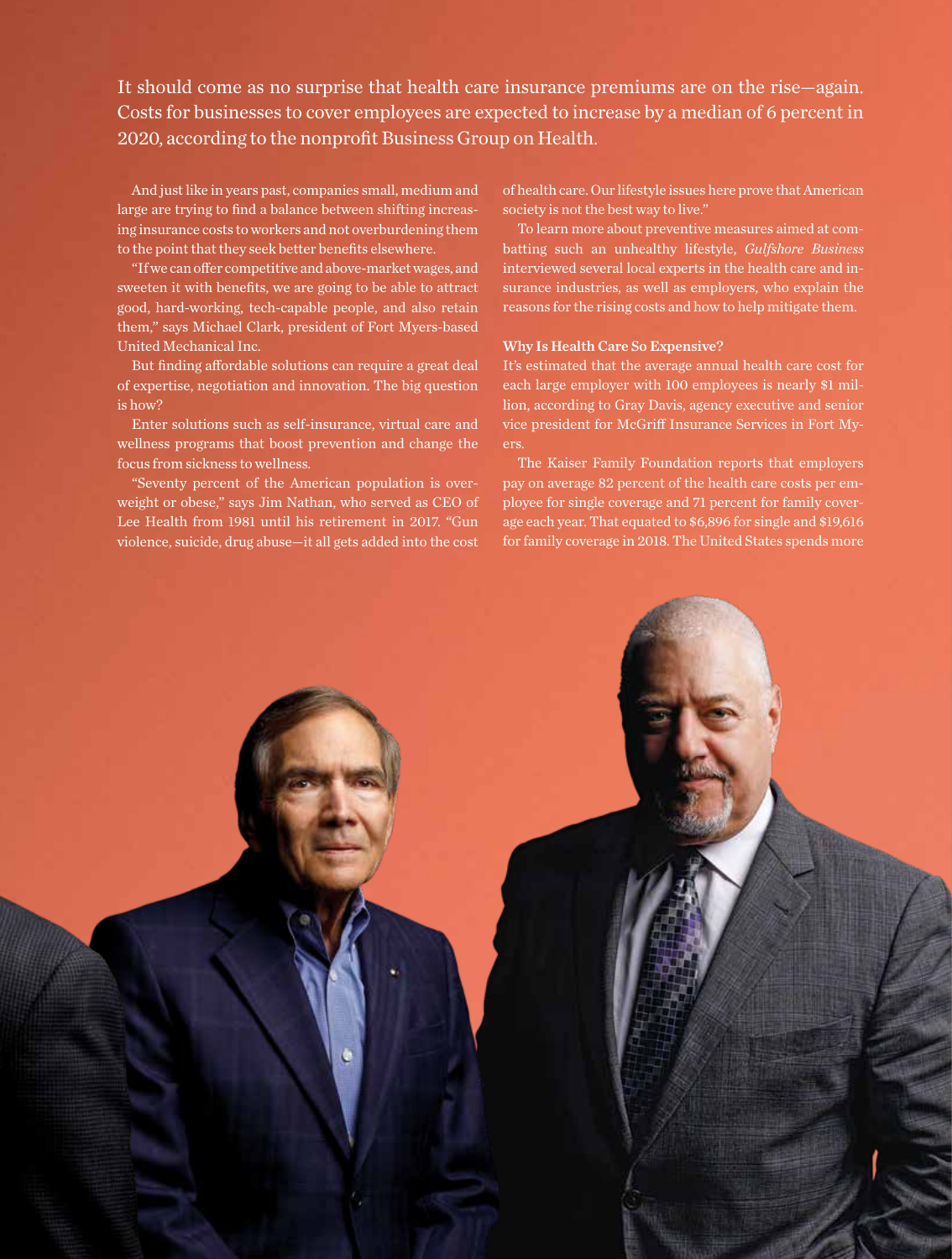on health care than any other country, with costs approaching 18 percent of the gross domestic product (GDP), according to the Journal of the American Medical Association.

Nathan says the American health care system has an ongoing problem of commercial insurance and major employers having to cover the costs for Medicaid and Medicare recipients, and for the underinsured and uninsured. Also, he says, 20 to 40 percent of American health care costs are for non-value-added overhead.

Dr. Allen Weiss, former president and CEO of NCH Healthcare System in Naples, says health care insurance costs are a reflection of the high—and increasing—costs for labor, drugs and other supplies, as well as increasing utilization and fees. But there is a way to reduce costs.

"Avoiding the approximate 25 percent of waste is a huge opportunity," Weiss says, referring to the six domains of waste identified by the Institute of Medicine: failure of care delivery, failure of care coordination, overtreatment or low-value care, pricing failure, fraud and abuse, and administrative complexity.

## **"The mission is keeping people out of the hospital [through the Blue Zones project]."**

*— John Chomeau*

## Who Bears the Cost Burden?

Unlike United Mechanical, which provides 100 percent health care coverage for employees, many large employers are not able to fully cover it. And small businesses with 50 or fewer employees don't have to offer the benefit at all.

Davis says there has been a significant cost shift over the past five years, moving the burden from the employer to the employee through higher deductibles, premiums and prescription copays. And if an out-of-network doctor is needed, the costs are even higher.

"They have an inability to budget [for that cost], so they're shopping employers for benefits as much as anything else," Davis says, noting employers risk losing good employees.

Steve Wojcik, vice president of public policy for the Business Group on Health, agrees. "Wages have been stagnant for quite a long time," he says. "[40 percent of adults] have less than \$400 in savings. The ability to shift the health care costs onto employees is reaching its limit."

So, Wojcik says, over half of the large employers are trying to improve and maintain health by negotiating contracts with hospitals and physicians.

"There's a financial incentive not to do more but to produce better health outcomes," he says. "Hospitals and physicians have an incentive to refer and care for people in the lowest-cost setting—a clinic, nurse practitioner or in the home with virtual care. They provide the same or better level of care in a less-expensive setting."

#### Negotiation Is Key

Each year, two to three health insurance companies court United Mechanical through Clark's outside benefits coordinator. "[Blue Cross] came back with a package to entice us away from another group," he says. "Every year during the renewal period, we go back and forth negotiating the deductible and final costs."

In determining rate increases, the insurance company analyzes the company's claims history. Clark says United

> Mechanical can handle the 4 to 5 percent cost increases he negotiates each year. "That gets built into our cost estimates of how we price our work," he says. "But if others are not providing benefits, are you pricing yourself out of work? The other way to look at it is we are able to attract the best people."

> If yearly increases were to enter the double-digit range, United Mechanical would have to research other options, including self-insurance. "If we cover 100

percent but the team member can't cover their deductibles, it's not that great of a benefit," he says.

United Mechanical involves employees in a leadership committee on health care. With so many different health care options, Wojcik agrees that it's important to get employee input. "To the extent you can, have your employees as part of the process—what they want and what they're willing to make in terms of choice and tradeoff," he says. "Maybe they're willing to restrict choice for lower premiums."

Wojcik says the smaller the business, the greater the annual health care cost increases. "As a smaller employer, they have less bargaining leverage," he says. "It's like wholesale rather than retail."

Jeffrey M. Folkman, a tax and business attorney with Hahn, Loeser & Parks LLP in Naples, says in addition to that wholesale price, employers who provide health care for their employees get a lot of tax advantages.

"[Health care] is deductible, and to the extent they're us-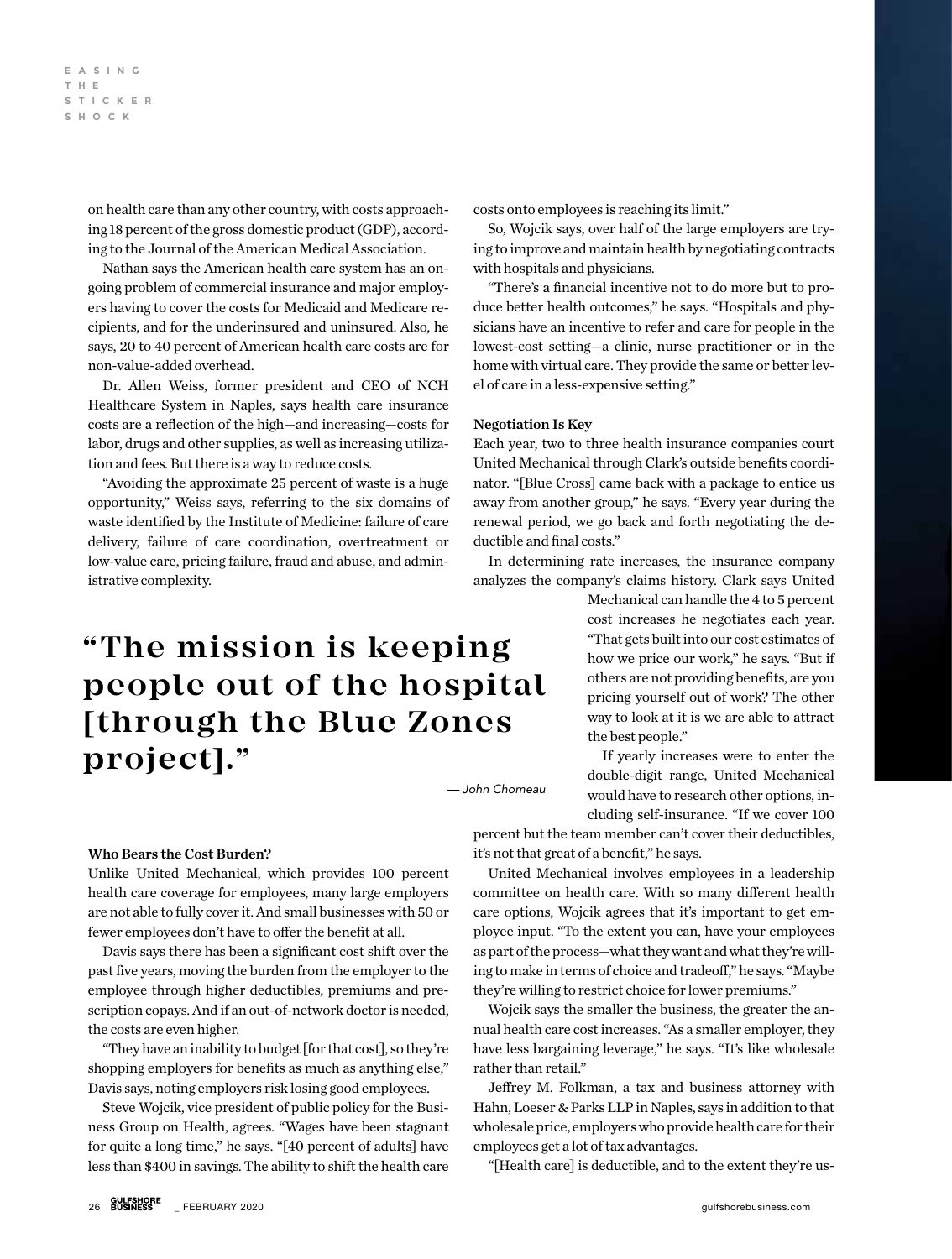





PREVENTIVE CARE ADVOCATE: Allen Weiss is chief medical officer for The Blue Zones Project and former NCH CEO and president.

## HEALTH CARE COSTS

Large employers are predicting that for 2020, their health care costs will increase a median of 6% without any cost management adjustments. Taking negotiations and other initiatives (e.g., alternative delivery models) into account, employers are expecting a 5% increase. While this constancy in health care cost trend provides some level of predictability to employers, it is still a sizable increase in health care budgets, well above general inflation and representing millions each year for the average large employer. Actual plan costs for 2018 came in at the lowest in recent years— 3.6% (Figure 8.1).



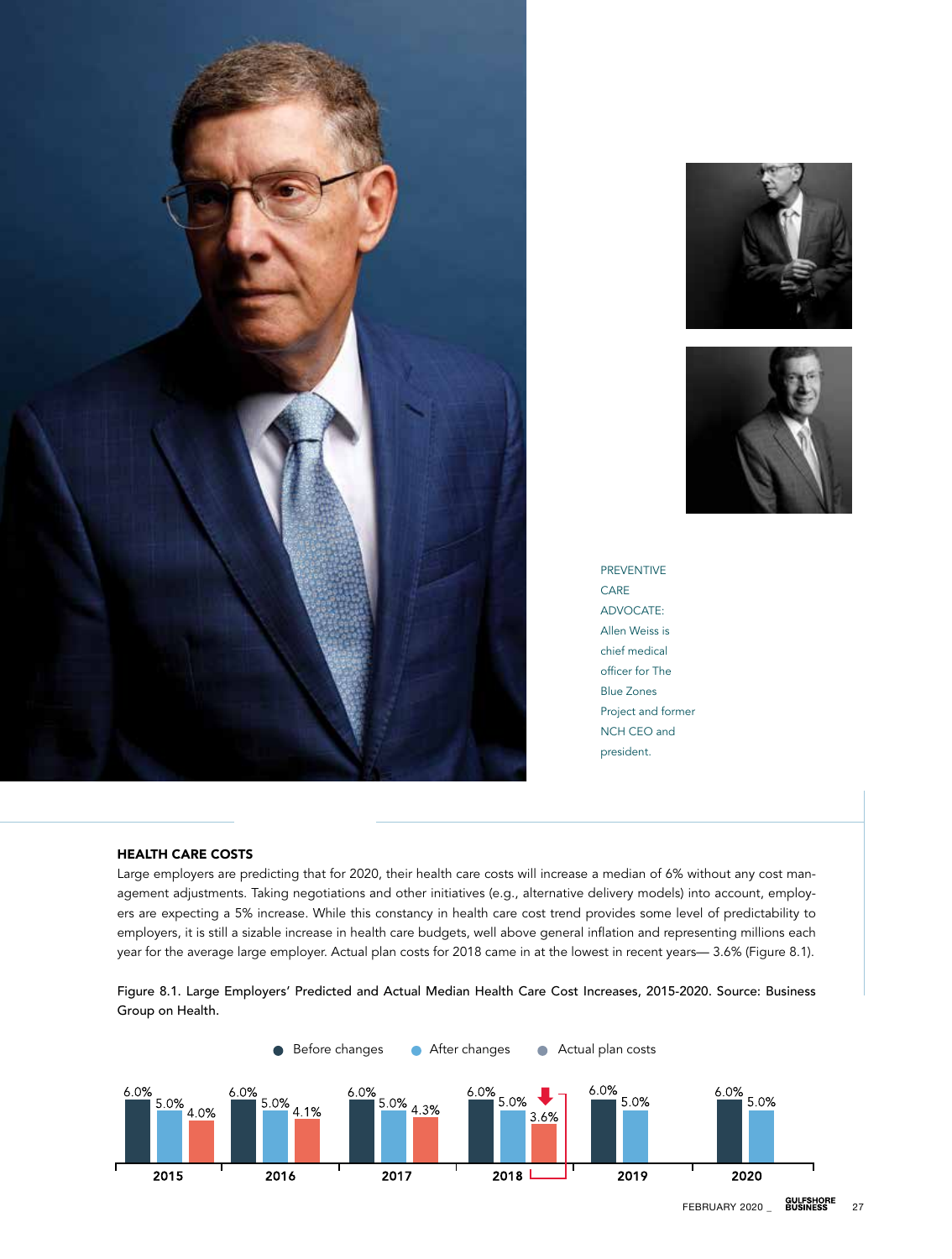

TELEHEALTHY: John Chomeau, chief population health officer for Lee Health.

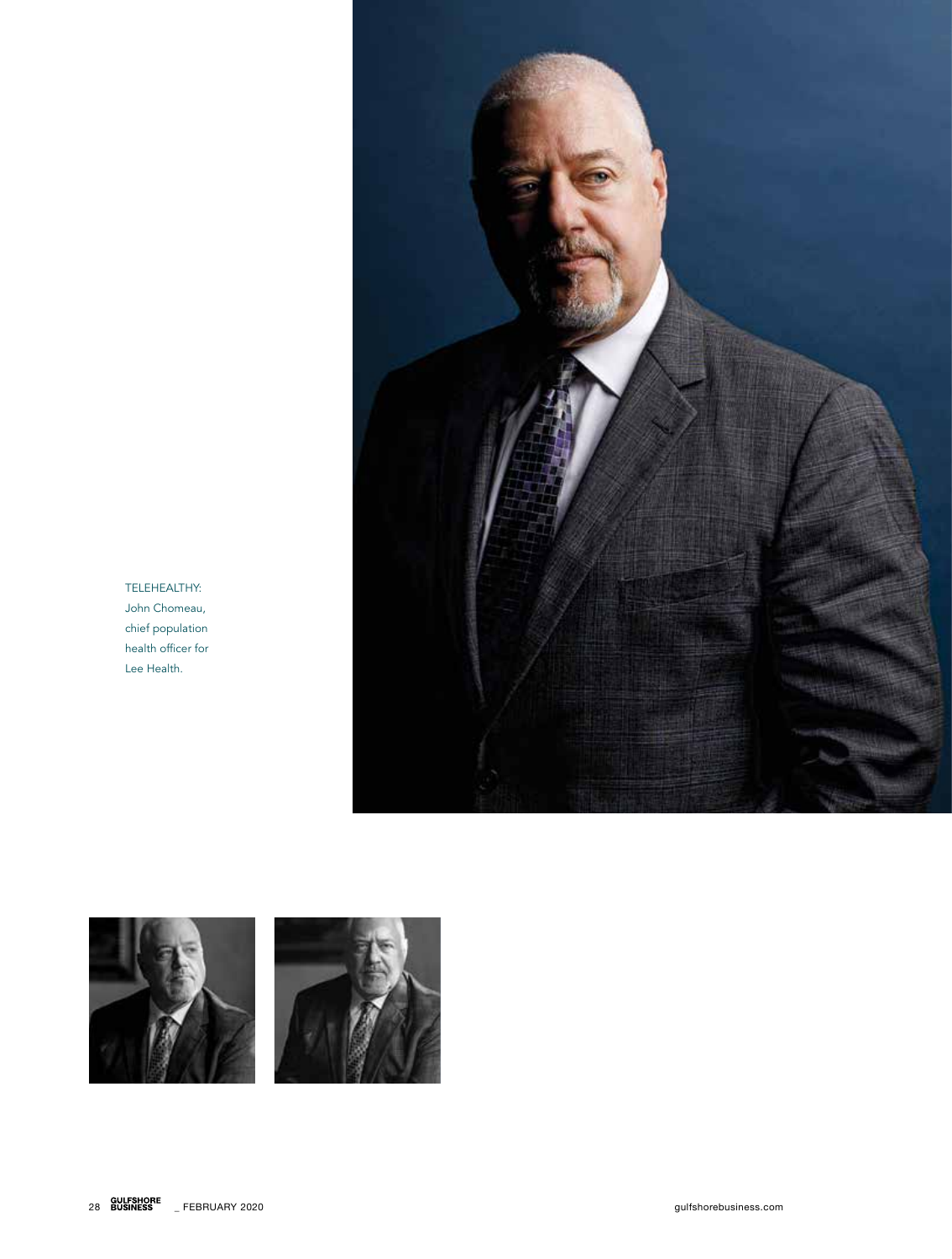ing money they would otherwise be paying the employee in compensation, they'll save on payroll taxes," Folkman says. "Normally, the employer has to pay the employer's share of Social Security tax, so they'll avoid that."

#### The Reimbursement Option

The most popular insurance plan—and most expensive—is the preferred provider organization, or PPO, which allows employees to go in or out of network for care. But what options exist for employers who can't provide any type of group health plan?

A Health Reimbursement Arrangement (HRA) is a program that reimburses part or all the premiums and outof-pocket costs of employees who purchase their own health insurance on the individual marketplace. But, says Wojcik, wholesale pricing isn't available to individuals.

"Even with small group coverage, you get a better deal," he says. "But if you're a very small employer and don't have the resources, this is better than nothing to help your employees."

#### Benefits Attract Qualified Employees

United Mechanical's Clark says the 32-year-old air conditioning and electrical services company provides a variety of benefits to its approximately 200 employees, including medical and vision insurance.

He says health care alone costs the company a "very upper six-figure number" for coverage beyond the basics. Why invest so heavily in health care?

"Skilled tradespeople are very hard to come by," Clark says.

#### Health of the Workforce

While it may seem like hiring younger employees is a simple solution to curb the rising health care costs, Wojcik disagrees. He advises not to hire only younger employees under the assumption that they are healthier.

"There are laws against age discrimination in the workplace," he says. "An employer should look at the characteristics of that workforce, hiring and retaining based on experience and expertise. The health care cost differential pales in comparison to having a workforce where experience is valued and necessary."

And, he notes, age is becoming less of a determination of how healthy an employee is, as inactivity and unhealthy diets are more common among the young. "The connection is weakening as the younger generation is not as healthy as younger generations of the past were," Wojcik says.

Folkman says employers are free to choose who they want

to hire, but they can't target individual employees to exclude from health care coverage. "With smaller employers, insurance companies typically won't provide insurance coverage unless all the full-time employees, or a high percentage, are offered coverage. Once hired, you can't say, 'We're not going to insure the older people.' That would be discrimination," he says.

#### Wellness and Prevention Programs

Wojcik says many employers are expanding the scope of health care to include smoking cessation, diet and exercise programs. "They're even broadening it to include emotional health and financial well-being, community involvement, satisfaction on the job, stress management. A lot of these things affect your health," he says. "They're looking at the total well-being of the employee."

Many of those wellness programs are not quick-fix solutions. "But in the short-term, quitting smoking, managing diabetes, losing weight—these all have immediate health impacts," Wojcik says. "And they lead to better productivity, fewer absences and a boost to morale."

United Mechanical is trying to have a positive impact on claims by encouraging healthy choices. The company teamed up with a local gym and pays a greater percentage of the membership fee for employees who use it more often. Unfortunately, Clark says, only 10 to 20 percent of employees take advantage of it.

"Typically, blue-collar jobs have an increased incidence

## **"Telehealth increases access. Most insurers are offering that, too."**

*— John Chomeau*

of smoking and obesity," Davis says. "They have to get the youngest, healthiest employees on the plan to offset the cost of older employees' chronic issues. If you don't have an effective wellness program in place, the costs could be higher. But larger employers are pushing back and saying the return on investment isn't there."

John Chomeau is chief population health officer for Lee Health. He previously served as president and CEO of Magellan Health's Commercial Behavioral Health Division and as president of Aetna's Medicare Health Care Division. He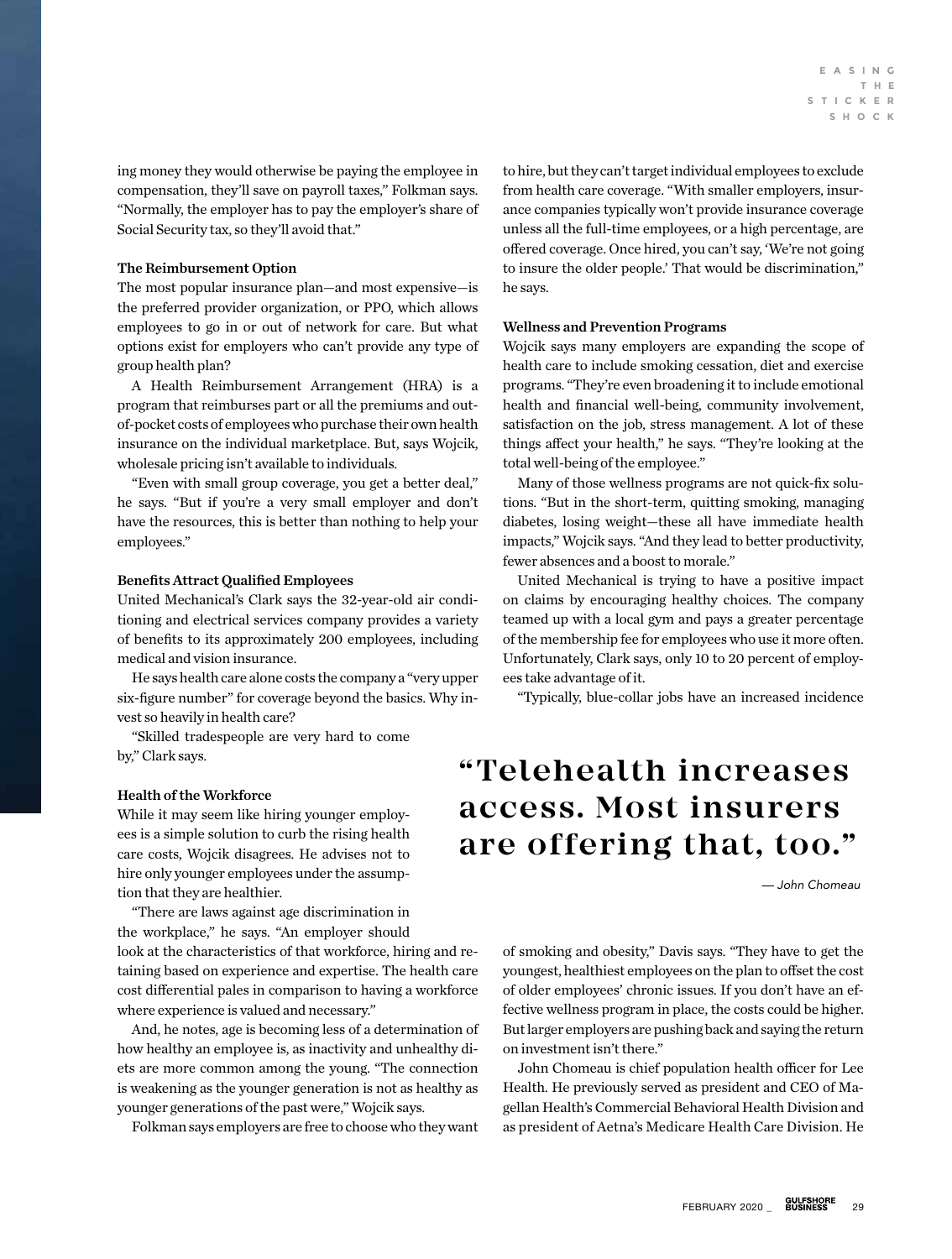#### e a s i n g t h e sticker shock

agrees that wellness program engagement rates have not been large enough to produce the desired results. Of those employees who do participate, he says, most already have a healthier lifestyle.

Nathan says the problem is that insurance pricing is done on an annual basis while wellness programs are a long-term investment. "If there were a culture of healthier lifestyles, it could have a positive impact," he says. "The fun part of health care is being able to improve health care coordination of the highest-risk patients."

Davis says 80 percent of the costs come from 20 percent of the population. However, the challenge as an employer is that you can't know which of your employees have chronic conditions because of privacy laws. Instead, you must arrange with your insurance provider to provide chronic care management.

Weiss, who practiced rheumatology, internal medicine and geriatrics for 23 years in Naples, is now chief medical officer for The Blue Zones Project by Sharecare. It is helping communities duplicate the healthy lifestyle choices being made in areas that have a higher percentage of people living to 100.

He says the problem with traditional health care is that the medical industry gets paid for sickness. "As the payment system is changing from volume to value, the focus will change to prevention and keeping people well," Weiss says. "The public will benefit from this. [Insurance companies] have to start helping people, particularly small em-





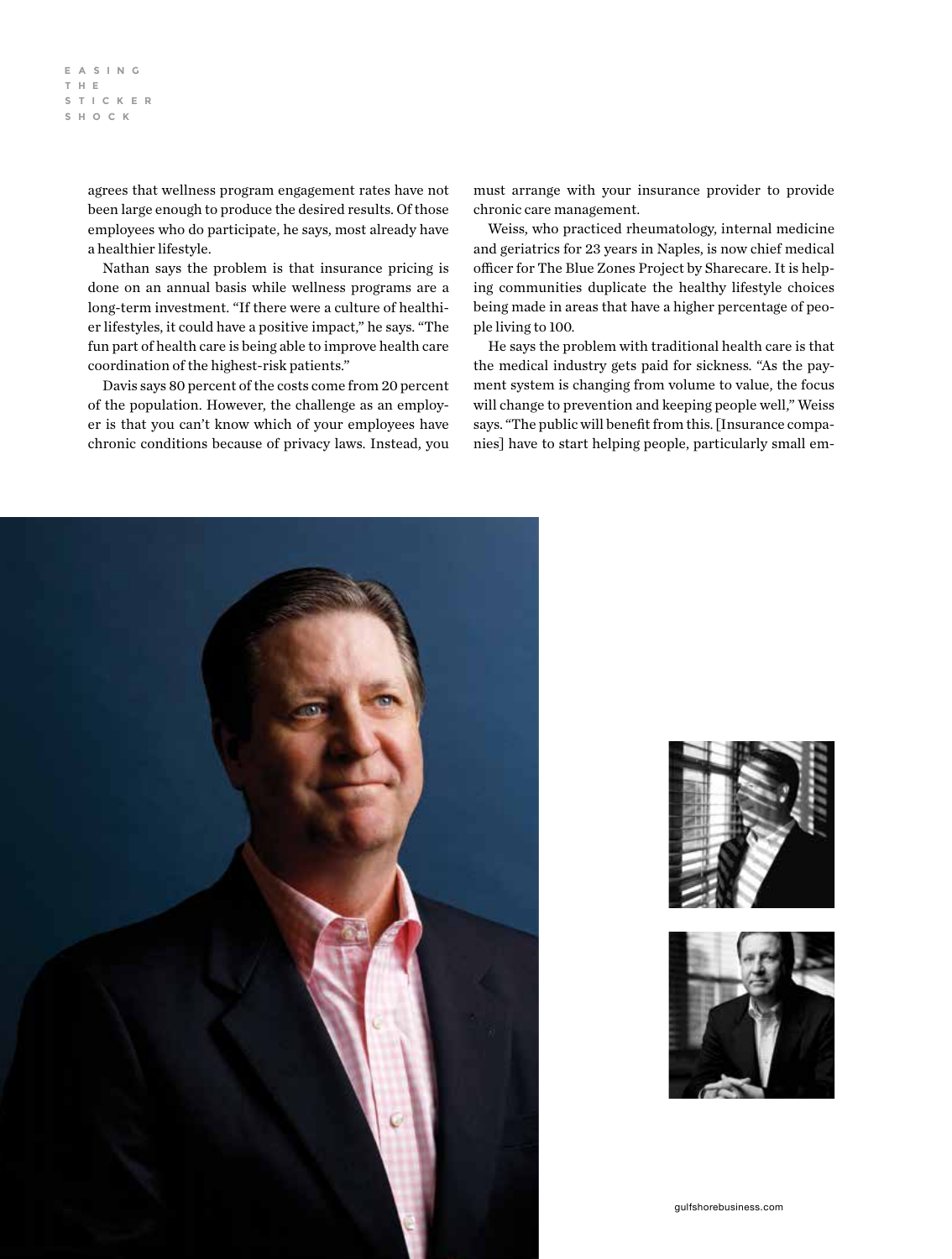



## FINDING AFFORDABLE SOLUTIONS: (left) Gray Davis, agency executive and senior vice president for McGriff Insurance Services; (right) Michael Clark, president of United Mechanical Inc.



ployers, who don't have the time, energy or expertise to do a prevention program for folks."

 Under his leadership, NCH began giving health insurance discounts to employees who embraced preventive screenings. It also became the first Blue Zonecertified health care system in the nation. Weiss says several Collier County government entities heard about NCH's success and began copying the formula to decrease their own health care costs.

"The mission is keeping people out of the hospital," Weiss says, noting changes he made included removing sugary beverages from the hospital cafeteria and refusing to hire smokers, who are not a protected class. "Rather than be a repair shop, move upstream and keep people from getting diabetes, heart disease. It's much more satisfying."

## Telehealth and Virtual Care

More health care plans are offering telehealth, aka telemedicine, consultations via online chat as well as other digital virtual care services. Davis says telehealth is not a full replacement for traditional health care, but its accessibility provides an opportunity to reach more patients and to interact with complex cases more frequently. And, he says, many new doctors have chosen telemedicine as a career.

Wojcik says these virtual opportunities meet the needs of today's health care consumer. "It's access on demand," he says. "In areas of mental health, there is a provider shortage. Telehealth increases access. Most insurers are offering that, too."

Wojcik says smartphone apps can even transmit vital signs and other medical data. He encourages small em-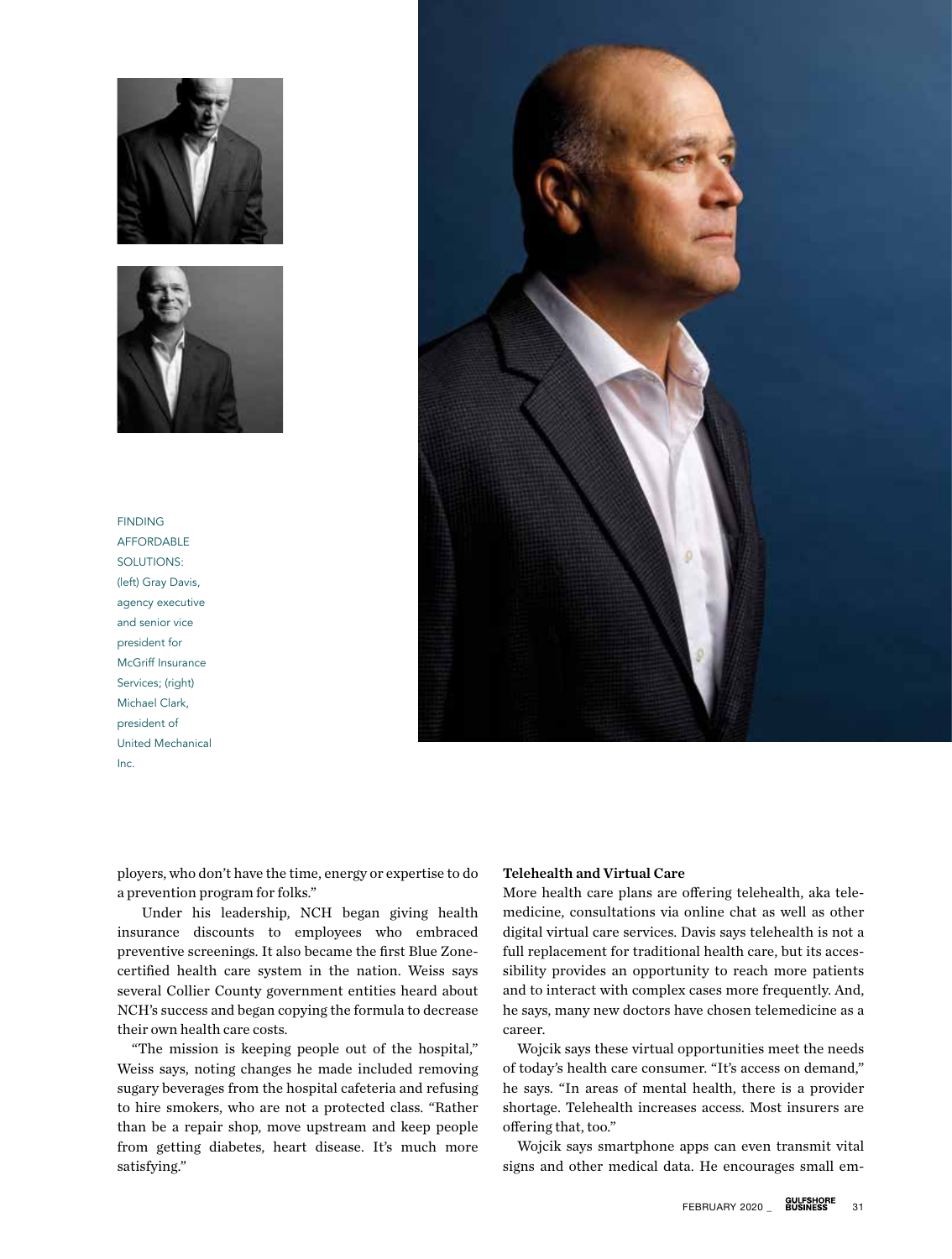

WELLNESS FOCUSED: Jim Nathan, retired CEO of Lee Health.